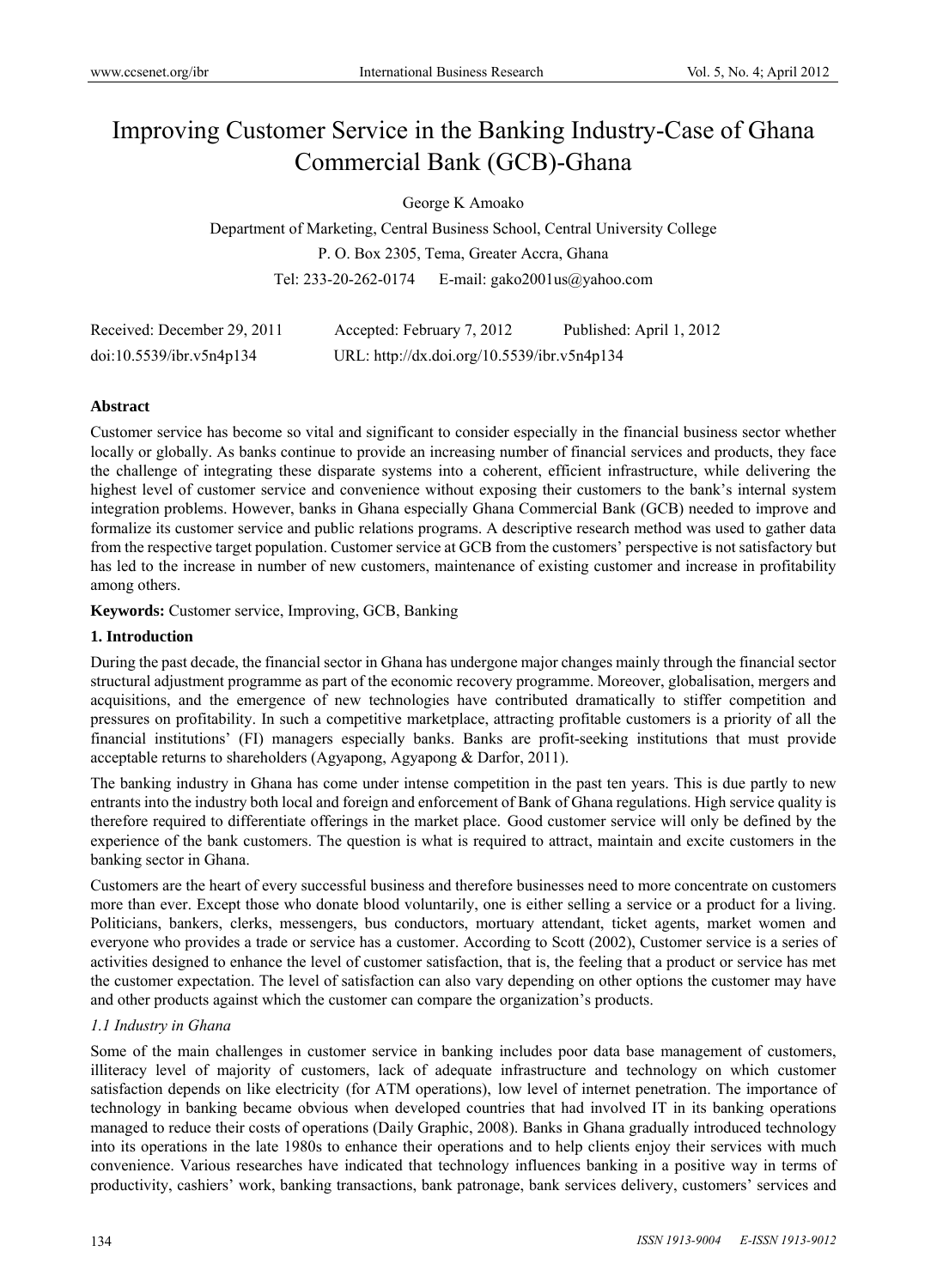bank services (Balachandher et al., 2001; Idowu et al., 2002; Hunter, 1991; Yasuharu, 2003). Owusu-Frimpong (1999), other factors that customers are looking for in a high customer service can be divided into two broad groups as tangible and intangible factors. The tangible factors may concern performance, quality, reliability, cost of services and convenience. The intangible factors may be reputation, sense of caring, courtesy, willingness to help, problem solving ability of staff, etc. The tangible and the intangible factors primarily drive home the point about customer's perception about how he/she is being treated by a bank. Is the bank being fair to him/her in matters of interest rates, penalties, service charges and that he/she has not to fear any hidden costs and charges at a later date. Further, the customer also draws comfort from the fact that he or she is not being discriminated against vis-à-vis a new customer.

Lack of data integration in the industry does not encourage industry growth. In fact, customer service is a challenging issue in any service industry as there are many intangibles that define a customer's satisfaction or otherwise with a particular bank / branch / product or process. The advertisement and marketing campaigns that seem to evoke heightened customer response would come to zero if the service standards do not match the perceived quality aspirations of the customers.

From the point of view of an overall sales process engineering effort, customer service plays an important role in an organization's ability to generate income and revenue (Don & Rogers, 2008). The benefits of the current customer-centric banking industry are phenomenal. The banks are able to differentiate themselves from the competition and improve their image in the eyes of the customer.

From the above perspective, customer service should be included as part of an overall approach to systematic improvement in banking activities because the customers decide whether the survival of banks in Ghana thus the researchers quest to investigate how the customer service can be improved in the Ghanaian banking industry with reference to Ghana Commercial Bank. The objectives of the research were as follows:

- a) To examine the awareness of GCB in the banking industry.
- b) To find out if the target market is aware of the offerings of GCB.
- c) To examine the attitudes of the target market towards GCB in relations to its image and reputation alongside that of its competitors.
- d) To identify areas where GCB needs to improve on its image in the industry.

#### **2. Literature Review**

A service is any act or performance that one party can offer to another that is essentially intangible and does not result in the ownership of anything (Kotler  $&$  Keller, 2006). The insight of service marketing focuses on selling the services in the best interest of sers/customers. It is fretful with a scientific and planned management of services which makes possible a fair management of the interests of providers as well as the users. Services are vital segment of all economies and they become increasingly more everyday life as economies develop. The size of service sector is increasing day-by day generally in all types of economies in the World and in particular developing economies. This is an exhilarating time for services development, since new technologies are transforming the services worldwide. These elementary and speedy changes being practiced by services markets throughout the world are brought about among other factors primarily by the technological improvements and by competition oriented reform policies. This creates different anticipation on customers' awareness towards the product or service of the company. In the era of globalization and borderless market, responsiveness, quality and productivity are essential for the survival and growth of any organization (Potluri & Mangnale, 2011). Despite this huge transformation and improvement in the service sector and particularly banking sector in Ghana, it still remains a fact that less than 20 % of Ghanaians form the banking population as opposed to the 80 % unbanked population (Fanawopo, 2007). Gronroos (2000) defined service as, "A service is a process consisting of a series of more or less intangible activities that normally, but not necessarily always, take place in interactions between the customer and service employees and/or physical resources or goods and/or systems of service provider, which are provided as solutions to customer problems". Fogli (2006) defined term service quality as "a global judgment or attitude relating to particular service; the customer's overall impression of the relative inferiority or superiority of the organization and its services".

#### *2.1 Service Interaction*

Interactions between customers and employees are a decisive component of service quality. This is principally factual for services exemplified by a high degree of person-to-person interaction and by the absence of an exchange of tangible goods. The client comes away from service interaction with feelings of contentment or annoyance. Service encounter is an interpersonal association between the firm's staff and customers (Potluri & Mangnale, 2011). Research has indicated that service quality has been increasingly recognized as a critical factor in the success of any business (Parasuraman et al., 1988), and the banking industry in this case in not exceptional (Hossain & Leo, 2009).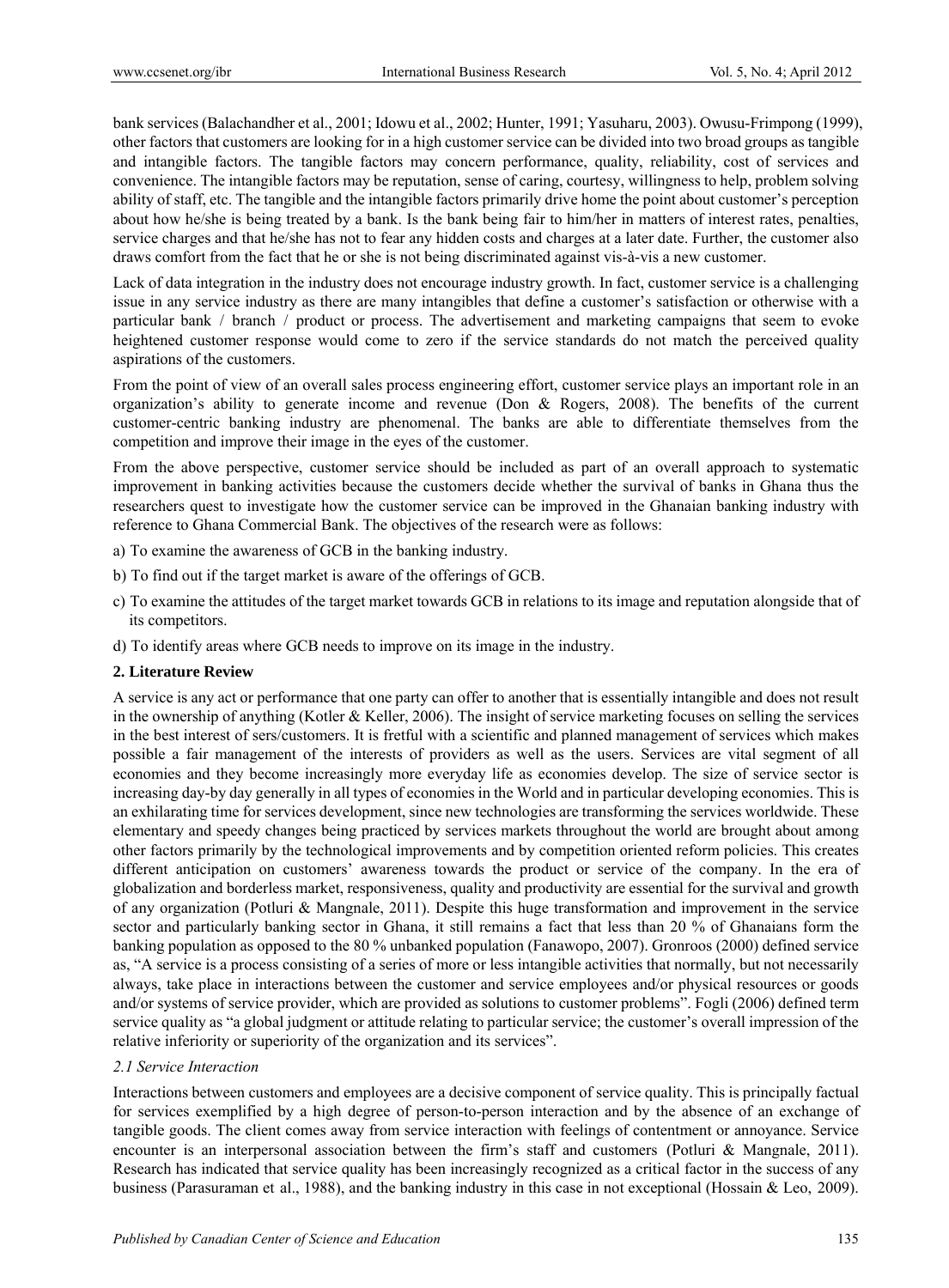Service quality has been widely used to evaluate the performance of banking services (Cowling & Newman, 1995). The banks understand that customers will be loyal if they provide greater value (quality services) than their competitors (Dawes & Swailes, 1999), and on other hand, banks can only earn high profits if they are able to position themselves better than competitor within specific market (Davies et al., 1995). Consequently, banks need to focus on service quality as a core competitive strategy (Chaoprasert & Elsey, 2004).

#### *2.2 Service Quality*

Service Quality involves a comparison of expectations with performance. According to Lewis and Booms (1983) service quality is a measure of how well a delivered service matches the customers' expectations. Generally, the customer is requesting a service at the service interface where the service encounter is being realized; then the service is being provided by the provider and in the same time delivered to or consumed by the customer.

The main reason to focus on quality is to meet customer needs while remaining economically competitive in the same time. This means satisfying customer needs is very important for the enterprises to survive. The outcome of using quality practices is:

- Understanding and improving of operational processes.
- Identifying problems quickly and systematically.
- Establishing valid and reliable service performance measures.
- Measuring customer satisfaction and other performance outcomes.

Organizations are increasingly interested in retaining existing customers while targeting non-customers and customers of competitors; measuring customer satisfaction provides an indication of how successful the organization is at providing products and/or services to the marketplace. According to Rose and Hudgins (2008), a bank is a financial intermediary that offers the widest range of financial services especially credit, savings, and payment services and performs the widest range of financial functions of any business firm in the economy. The functions of a bank according to Reed and Gill (1989), include Creating Money, Payments Mechanism, Pooling of Savings, Extension of Credit, Facilities for the Financing of Foreign Trade, Trust Services, Safe keeping of Valuables and Brokerage Services. Universal banks offer the full range of banking services, together with non banking financial services, under one legal entity. In addition, the banks have direct links between banking and commerce through cross shareholders and shared directorships. Their financial activities normally include intermediation and liquidity via deposits and loans as well as trading of financial instruments (e.g., bond, equity, currency) and associated derivative, Stock broking, Corporate advisory services, including mergers and acquisitions, Investment management and Insurance (Heffernan, 2005). GCB provides a wide range of products and services for the benefit of its customers. From the traditional products of the Current/Savings Accounts, GCB now offers specialized products and services including Link2Home for Ghanaians resident abroad, doorstep cash collection, loans and overdrafts. There are also investments products like treasury bills as well as fixed and call deposits. These are cut to suit the individual needs of customers. In addition, GCB has taken advantage of an enhanced information technology system, to introduce Internet Banking (Commernet Plus), Royal Banking, Smart Pay (Fee Payments), Kudi Nkosuo, GCB Inland Express Money Transfer, International Money Remittance Payments, GCB Kidistar Account and MasterCard (Note 1).

However, a bank like GCB recognize that customer satisfaction (CS) plays a key role in a successful business strategy. What is unclear is the exact nature of that role, how precisely satisfaction should be managed, and whether managerial efforts aimed at increasing satisfaction lead to higher score in sales. Today, managers in the banking sector especially at Ghana Commercial Bank (GCB) undertake substantial efforts to conduct CS surveys. Yet it appears that in most cases the data are used to simply monitor specific attributes, and especially overall satisfaction, over time. Unless the impact of customer satisfaction on revenues is assessed, managers have little basis for allocation of resources.

The concept of customer care is concern with customer satisfaction putting the customer first, anticipating needs and problems, tailoring the product and services to meet needs and being nice to customers it also includes service to the customer, delivery operation, employee relationship with customer and internal relationship between employee and management. In improving customer care strategies and programs, financial services organizations are managing products and services, delivery systems, environment and people so as to provide an efficient and caring service, getting things right the first time and maintaining standards (Naveed, 2009). In services industries, the subject of service quality globally remains a critical one as service providers strive to maintain a comparative advantage in marketplace. Financial services in general, particularly banks; compete in marketplace with generally undifferentiated services and products, thereby service quality becomes a key competitive weapon (Stafford, 1996). A banking organization like GCB can only differentiate itself from competitors by providing high quality services. It is true that structural changes have resulted in banks to perform a greater range of activities, and enabling them to become more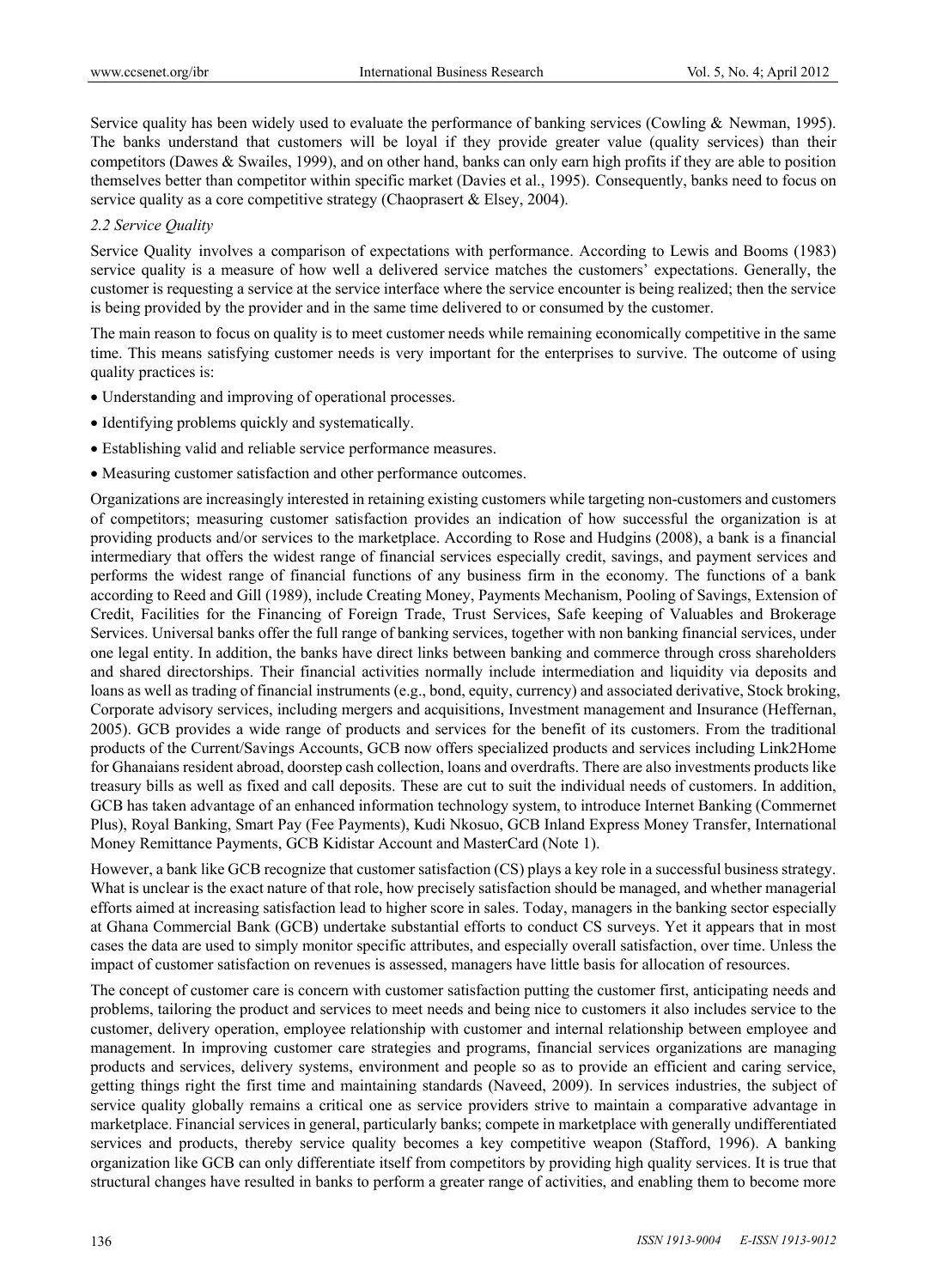competitive with non-bank financial institutions (Angur et al., 1999). Presently, technological advancements are causing banks to revise their strategies for services offered to both individual and commercial customers.

#### *2.3 Quality Measurement*

Quality measurement is separated in subjective and objective processes, at which mostly the customers' satisfaction is being measured. Measuring the customers' satisfaction is an indirect way to measure quality.

Objective processes are being subdivided into primary and secondary processes:

- During primary processes, test buyings from silent shoppers are being made or normal customers are being watched.
- During secondary processes quantifiable enterprise numbers like amount of complaints or the amount of given back goods are being analyzed, and with this information conclusions to quality can be drawn.
- Subjective processes are being subdivided into characteristic orientated, incident orientated and problem orientated processes.
- To the characteristic focused processes counts the SERVQUAL method.
- To the incident focused processes counts the Critical Incident Theory.
- To the problem focused processes counts the Frequenz Relevanz Analyse (German).

The most important and most used process to measure service quality is the SERVQUAL method.

In the early 1990s, the banking system included the central bank (the Bank of Ghana), three large commercial banks (Ghana Commercial Bank, Barclays Bank of Ghana, and Standard Chartered Bank of Ghana), and seven secondary banks. These and the commercial banks placed short-term deposits with two discount houses set up to enhance the development of Ghana's domestic money market: Consolidated Discount House and Securities Discount House, established in November 1987 and June 1991, respectively. At the bottom of the tier were 100 rural banks, which accounted for only 5 percent of the banking system's total assets. Loans rose, with banks' claims on the private sector up by 24.1 percent, to  $\mathcal{L}117.4$  billion (Note 2).

However, the Ghanaian Banking Industry has witnessed many developments in terms of innovative products and services. This current state of affairs has brought tremendous transformation in the way business is done in the banking industry. The deregulation of the sector and subsequent introduction of a universal banking license for banks to engage in all banking transactions ranging from merchant banking, commercial and investment banking to development activities has been a catalyst in this direction. The 21st century is considered as the service industry century. Service industry is growing at a rapid pace across developed and developing countries. Services are deeds, processes and performances (Zeithaml & Bitner, 2003). Broadly speaking, services include all economic activities whose output is not a physical product or construction is generally consumed at the time it is produced and provides added value in forms (convenience, amusement, timeliness, comfort or health) that are essentially intangible concerns of its first purchaser (Quinn & Paquette, 1987). Service has been entering every part of life from the most essential demands (such as eating, sleeping) to other entertainment needs such as banking, sport, traveling, cooking and telecommunication). Customer service improvement has led to the introduction of innovative products of banks as acknowledged by Koch and MacDonald (2006) can be financial or technical. For example, such emerging financial products as personal housing mortgage loans, personal consumption loans, sale and trusteeship of funds have not only satisfied people's diversified financial demands to some extent but also expanded banks' operational spaces and their profit-making channels. According to Koch (2006), financial innovation is the catalyst behind the evolving financial services industry and the restructuring of financial markets. Innovations take the form of new securities and financial markets, new products and services, new organizational forms and new delivery systems. Institutions may modify the means by which they offer products and services. Recent trends incorporate technological advances with development of cash management accounts, including the use of ATM, home banking via computer and the internet, and shared national and international electronic transfer systems.

Most of the service providers in Ghana behave as if they are doing their customers favors instead of rendering a service which is promised and paid for. Customer service has lost its impetus, for it is no longer an index measuring success of service providers. Customers have been pushed to the wall to accept the fact that as far as Ghana is concerned, the customer has no choice or voice other than to survive at the mercy of halfhearted service providers. Poor customer service is gradually becoming an accepted norm in our society (Adu-Gyamfi, 2008).

Customer expectations and needs for services have substantially increased (Wrennall, 2000). As customers become better educated, they demand new products, better and more reliable delivery as well as more responsive services. As a consequence, to improve competitiveness, banks have to understand customer needs and expectations (Parasuraman, 1991) and satisfy their customers by providing better products and services. In using the traditional Servqual model in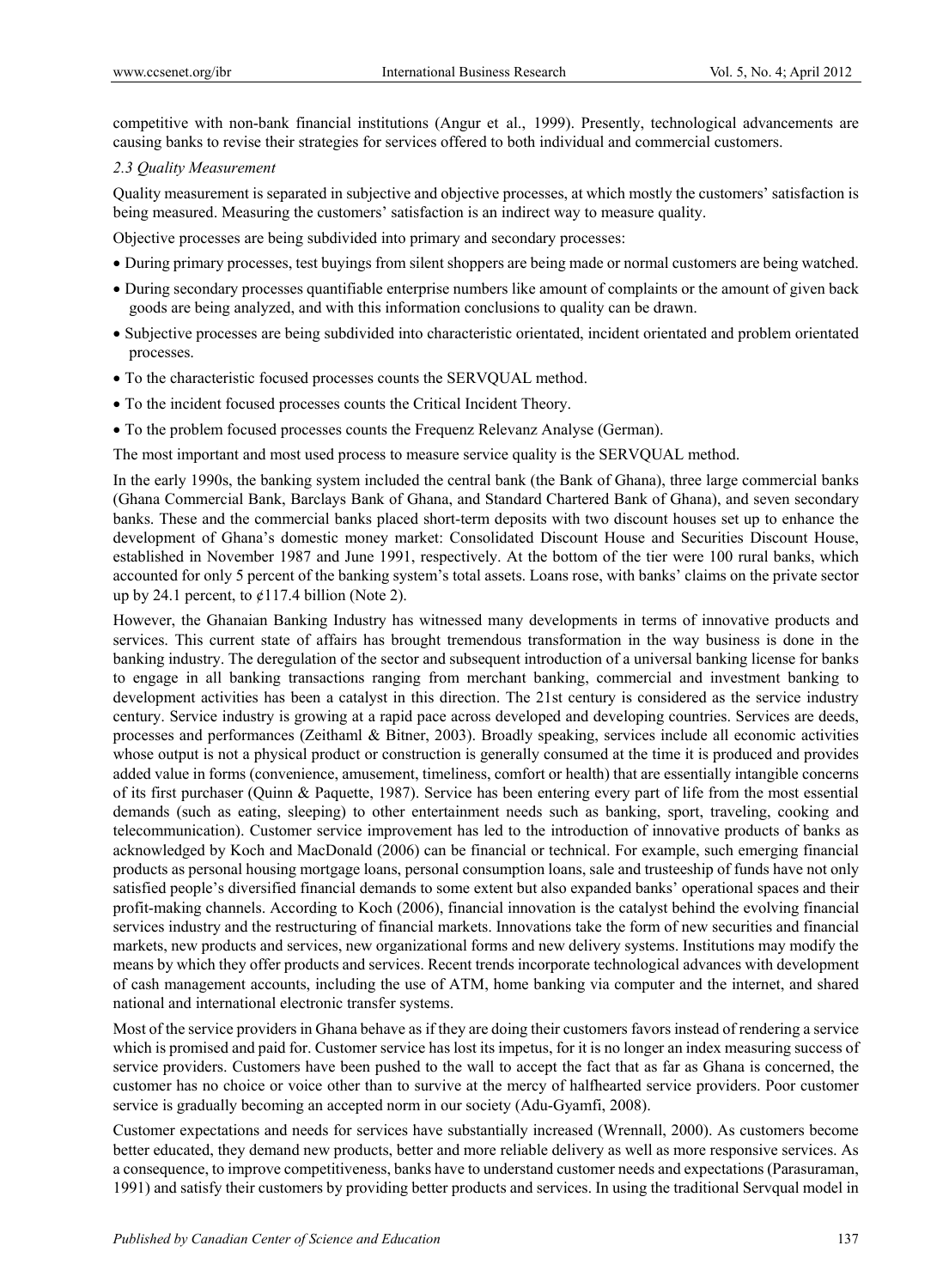assessing service quality research done by (Khalid, Mahmood, Abbas & Hussain, 2011) in Pakistan indicated that in the assessment of service quality customer perceive highest satisfaction in the responsiveness area and lowest in the tangibles area. They found out that in order to achieve higher levels of service quality, the bank managers should redesign their strategies about customer satisfaction with respect to service quality.

According to Adu-Gyamfi (2008), the following are some of the causes of poor customer service in Ghana with regards to businesses:

- We do not teach it in our schools and business world.
- It is not respected by employers and co-workers to be customer service -oriented employee.
- One need to go extra mile in cultivating customer service, unfortunately most employers and employees are lazy.

The increased emphasis on quality improvement has led organizations to emphasize customer service. In almost any job especially the banking sector, customer service skills are important to achieving success and people skills form the foundation for good customer service. Such skills include interpersonal relation, problem solving, leadership and teamwork. People skills can foster a positive attitude, effective communication, courteous and respectful interaction and the ability to remain calm in control of difficult situations (Becker & Wellins, 1990).

Likewise, customer service training organization-wide can be a key component of a bank turnaround. As so many banks are striving to become increasingly customer-centric in order to survive and grow. Achieving this customer focus requires leveraging existing customer information to gain a deeper insight into the relationship a customer has with the institution, and improving customer service related processes so they are quick, error-free, and convenient for the customer. According to the American Bankers Association, the average cost to acquire a new customer in a bank in the United States is \$3,500. As a consequence of these high costs, retaining and growing the existing customer base becomes increasingly important. However, the realization of this in Ghana coupled mergers, acquisitions, and regulation changes has resulted in the banking industry increasing the number of services it provides to include more than just deposit and withdrawal to meet its customer-centric status (Microsoft in Financial Services, 2003).

In the same vein, banks cannot rule out the role of technology in customer service. Adoption of technology has changed the face of the banking sector which is manifest in the various transformational developments of the recent past. The benefits of technology are, however, not commensurate with the developments. The speed, cost, convenience and efficiency of banking services have not improved by factors that technology enables one to achieve. This, if banks can bring in cost-effective technology with appropriate delivery model, it would improve speed, efficiency and quality of banking services. It will also ensure that customers are treated fairly as technology has this unique characteristic of bringing in equity (BIS Review, 2010).

BIS Review 2010 outlined that banks must also resolve to reduce customer grievances by minimizing courtesy and behavioral standards, transparency, non-discriminatory policy, deliver what is promised and many. The function of service quality is competitiveness including customer satisfaction (maintain a customer base). It is not necessary that a firm applies all of the 5 main quality criteria as indicated in SERQUAL model. Instead the company can emphasize on the ones which are important for its strategy. The bottom line here is that the customer should be satisfied after encounter with the service. In summary, this study was designed to address how customer service is rendered in Ghanaian businesses, how poor these services are provided and how to reduce customer grievances effectively.

# **3. Research Methodology**

#### *3.1 Research Design*

A research design is the program that guides the researchers in the process of collecting, analyzing and interpreting the data. The researcher decided to use the descriptive form of research design to provide solutions to the research problems. Descriptive research involves gathering data that describe events and then organizes, tabulates, depicts, and describes the data collection. This research design is used because it often uses visual aids such as graphs and charts to aid the reader in understanding the data distribution. Because the human mind cannot extract the full import of a large mass of raw data, descriptive statistics are very important in reducing the data to manageable form. Likewise, descriptive research can be either quantitative or qualitative, thus the researchers' choice of research design (Glass & Hopkins, 1984).

#### *3.2 Study Population*

Considering the broad nature of the banking industry of Ghana, the complexities involved in customer service and time constraint, the study could not look at improving customer service within all banks in Ghana. As a result the researchers have selected management officials and customers of three Ghana Commercial Bank (GCB) offices within Accra including the head office as the population of the study. The branches are Head Office at Accra Central,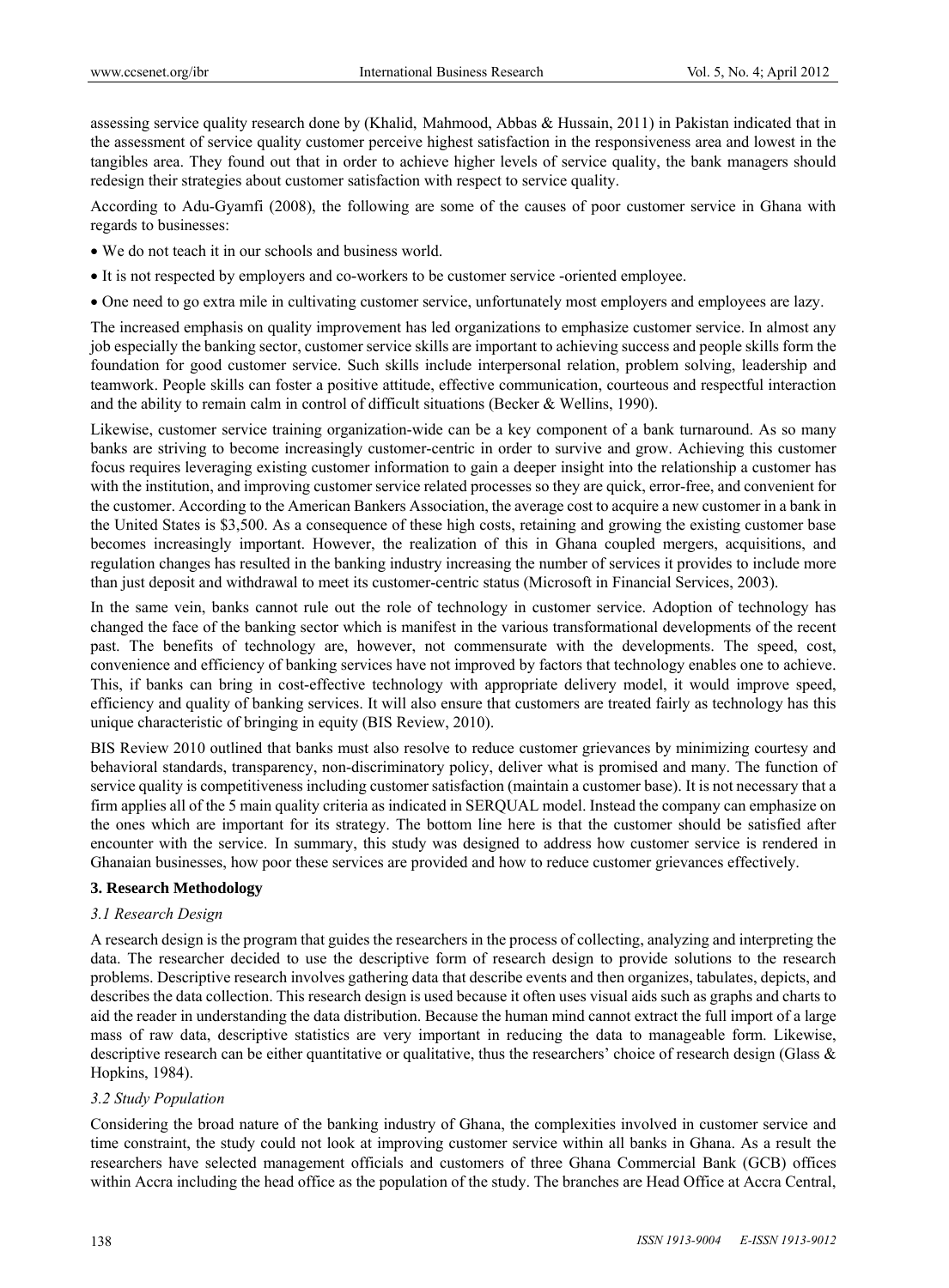Kwame Nkrumah Circle Branch, and Kaneshie Branch. These branches were selected because they are very busy branches.

#### *3.3 Sample Size and Sampling Technique*

The main instrument for data collection was the questionnaire that was administered through the help of some staff of the selected financial institutions.

Researchers normally determine their sample size and technique to validate their objectives of the study. The researchers used stratified sampling method to select respondents made up of management officials and customers of the GCB offices chosen for the study, making a sample of one hundred (100) respondents. The researchers made a clear indication of what the study set to achieve by providing respondents with the objectives of the study, this is to get them informed on hand before attempting to answer questions. However, the stratified sampling method is the process of dividing members of the population thus officials and customers of Ghana Commercial Bank into homogeneous subgroups before sampling was done.

#### *3.4 Sources of Data*

The research was based on both secondary and primary data collection. The primary sources of data were used purposefully in the analysis stage of the study. This data was gathered through sources such as questionnaires and interview questions designed to solicit information from management officials and customers of Ghana Commercial Bank, Ghana (GCB). Also, the secondary sources of data were gathered from relevant reading materials obtained from the internet, books in journals, articles, magazines, annual report of GCB, newspapers and the internet on issues relating to customer service.

#### *3.5 Research Instrument*

The researcher used questionnaires as the basic research instrument, which is the collection of questions put together based on the objectives of the study to gather data on the objectives of the study and customer service issues relevant to the study.

#### *3.6 Analysis of Data*

The researchers used simple Microsoft office excel, with graphical and table presentation for the analyses. In addition, researchers analysed the data by using both qualitative and quantitative data.

#### *3.7 Research Limitations and Potential Problems in the Industry*

Due to financial and general resource limitation the study was conducted using only one bank (GCB) and also only three branches out of 157 branches and agencies. Also, the sample size and number of actual respondents are limited. The researcher or other researchers may use a bigger sample size to find out more about customer satisfaction and service quality. Finally, a more robust analysis involving other factors is needed in financial service industry to reach at a strong conclusion on customer satisfaction in customer service. The potential problem is that the industry keeps growing and customers' interest and needs keeps increasing in complexity making research into customer needs and wants more complex.

#### **4. Results**

In analyzing the feedback from respondents, it was evidenced that GCB provides products and services such as loan financing, mortgage financing and many. This is because GCB is the bank in Ghana with the highest capital base because it is owned by the government of Ghana and provides services for a wide range of customers across the country. Again, as to whether officials of GCB give instant feedback to customers on transactions, majority of the respondents view is an indication that customers of GCB are given instant feedback on banking transactions undertaken despite the fact that there are some delays sometimes preventing prompt feedback.

The result on whether from the officials view customers of GCB have knowledge of products and services offered by the bank. 87 % respondents think customers have knowledge of products and services whiles 13 % think otherwise. The findings are an indication that, the bank thinks it has put in place factors that ensures that all customers of the bank are informed about products and service offered. Some of these factors mentioned by respondents (officials of GCB) are media publicity, website publicity, direct marketing and mail box advertisement among others. With the methods used by the bank to create awareness for the banks products and services, GCB rely massively on media advertisement as a form awareness creation for the bank's products and services. With research on classification of tangibles considered by GCB as way of improving customer service, responses made by officials of GCB therefore means that, though there are more tangibles that show the improvement of customer service by GCB, there is still room for improvement in customer service. With analysis of quality of services, majority of the respondent answered that GCB provides unsatisfactory quality services. In analyzing the courteous abilities of Customer Service Representative at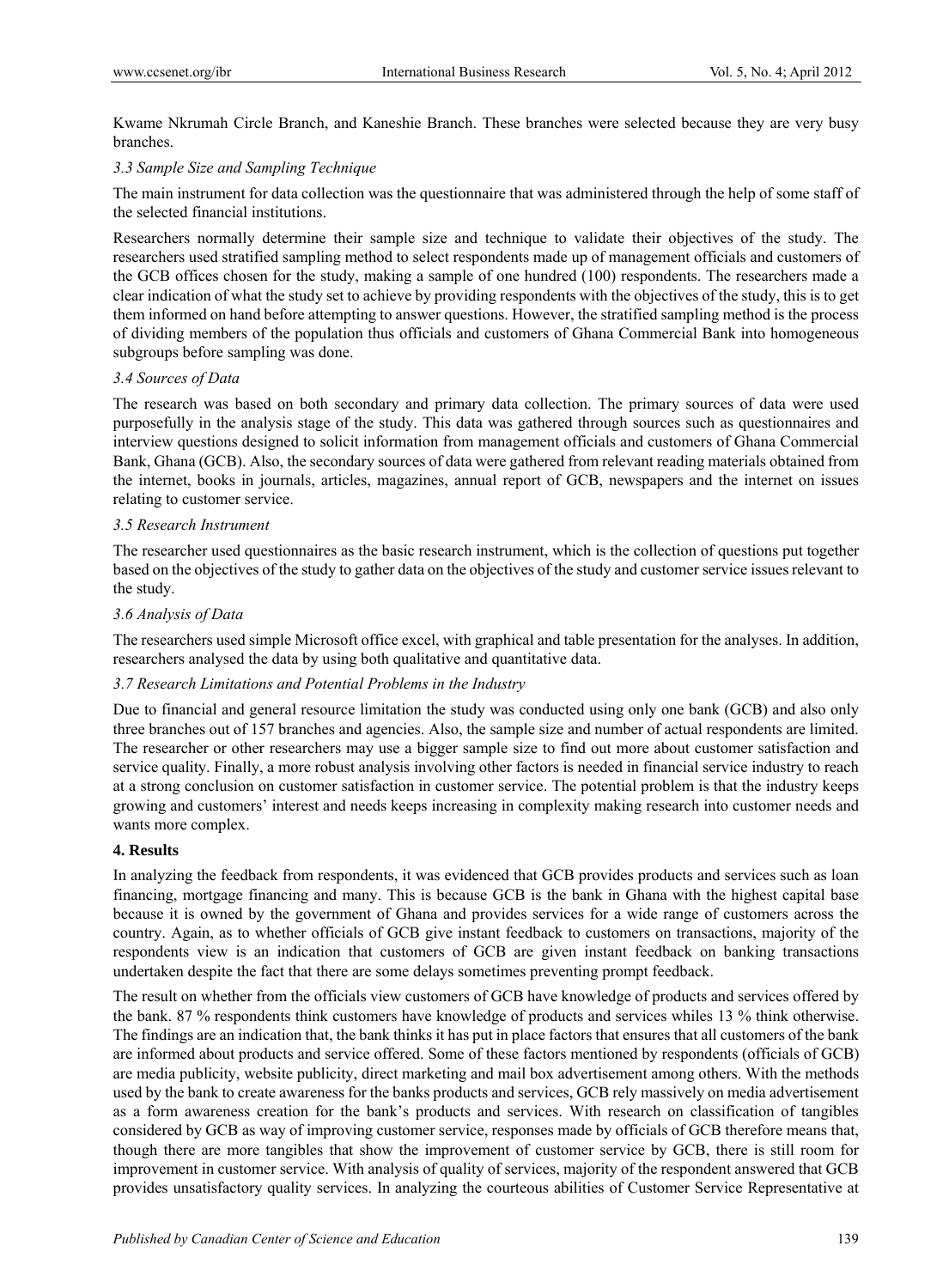GCB, management of GCB are putting in a lot of measures to improve on their customer relations practices as a development agenda in this era of stiff competition in the banking sector.

With Knowledge about Products and Services provided by GCB, there was an indication that customers at GCB are aware of majority of products and services offered by GCB.

With Analysis of Whether the Relationship between Officials of GCB and Customers is Cordial, the result is an indication that, although GCB has improved on customer relations, there is more room for improvement as customers must be seen as part owners of the organization. With Reliability of GCB, the responses from respondents showed that all kinds of approaches are applied by employees of GCB to improve the customer relations at the bank to make the bank reliable but customers of the bank are still not satisfied since 60 % of the respondents did not respond to this question.

Again with evidence of customer service at GCB, majority said that officials have the knowledge to answer customer questions and that the customer service of the bank has improved. With Analysis of Perception about Customer Service at GCB, it was nothing to write home about since unsatisfactory weighed very high.

#### *4.1 Analysis of Respondents Understanding of Customer Service*

Over the last decade, banks have undergone many changes as mergers and acquisitions, and regulatory changes that have shaped the banking industry into one that provides more than just the traditional deposit and loan products. As banks continue to provide an increasing number of financial services and products, they face the challenge of integrating these disparate systems into a coherent, efficient infrastructure, while delivering the highest level of customer service and convenience without exposing their customers to some customer service problems. That is why management, investors and other stakeholders have to take proactive steps to protect the money they put into their banking business by improving customer service.

More so, it is very necessary to find out the understanding of customer service which forms the basis of providing optimum customer service. To receive the required result about the meaning of customer service, the researchers asked officials of Ghana Commercial Bank (GCB) what they know about customer service. The field survey revealed that customer service is a combination of business process and technology that seeks to understand a company's customers from the perspective of who they are, what they do, and what they are like. Other respondents say customer service is the ability to provide a service or product in the way that it has been promised.

Secondly, the field survey disclosed that customer service is about treating others as you would like to be treated yourself and bank's ability to supply their customers' wants and needs based on convenience and time of operation. For example, Commerce Bank, an American most convenient bank opens its branch offices seven days a week. Weekdays it opens at 7:30 a.m. and closes at 8 p.m. with shorter weekend hours. The bank always opens 10 minutes early and stays 10 minutes late. Commerce's astonishing service record has made them one of America's best-performing banks, with their stock increasing 2,000 percent in 10 years. Commerce Bank's positive results from its extreme customer service approach prove the importance of customer service in banking.

#### **5. Conclusion**

This study investigated the ways that customer service can be improved in the banking sector of Ghana. Ghana Commercial Bank was chosen as a case study and the research concerned the administration of questionnaires to bank officials and customers of the bank in several branches. Various discussions indicated that customers' perceptions vary according to the nature of service at GCB. In this case, the highest customers' perceptions are demonstrated in the tangibles area such as infrastructure facilities of the bank, followed by the empathy area such as timing of the bank and returns on deposit. On the other hand, the lowest perceptions are in the competence area such as the method of imposing service charges followed by reliability.

All categories of respondents such as officials and customers of GCB understand clearly what customer service means. In their discussions, they claimed customer service is a combination of business process and technology that seeks to understand a company's customers from the perspective of who they are, what they do, and what they are like. Others say customer service is the ability to provide a service or product in the way that it has been promised and customer service is about treating others as you would like to be treated yourself and bank's ability to supply their customers' wants and needs based on convenience and time of operation.

The findings also revealed that though customer service at GCB from the customers perspective is not satisfactory, improving customer service at the bank has led to the increase in number of new customers, maintenance of existing customers, increase in loan disbursement, easy and safe payment, increase in profitability, increase in market share, increase in revenue and reduction in expenditure.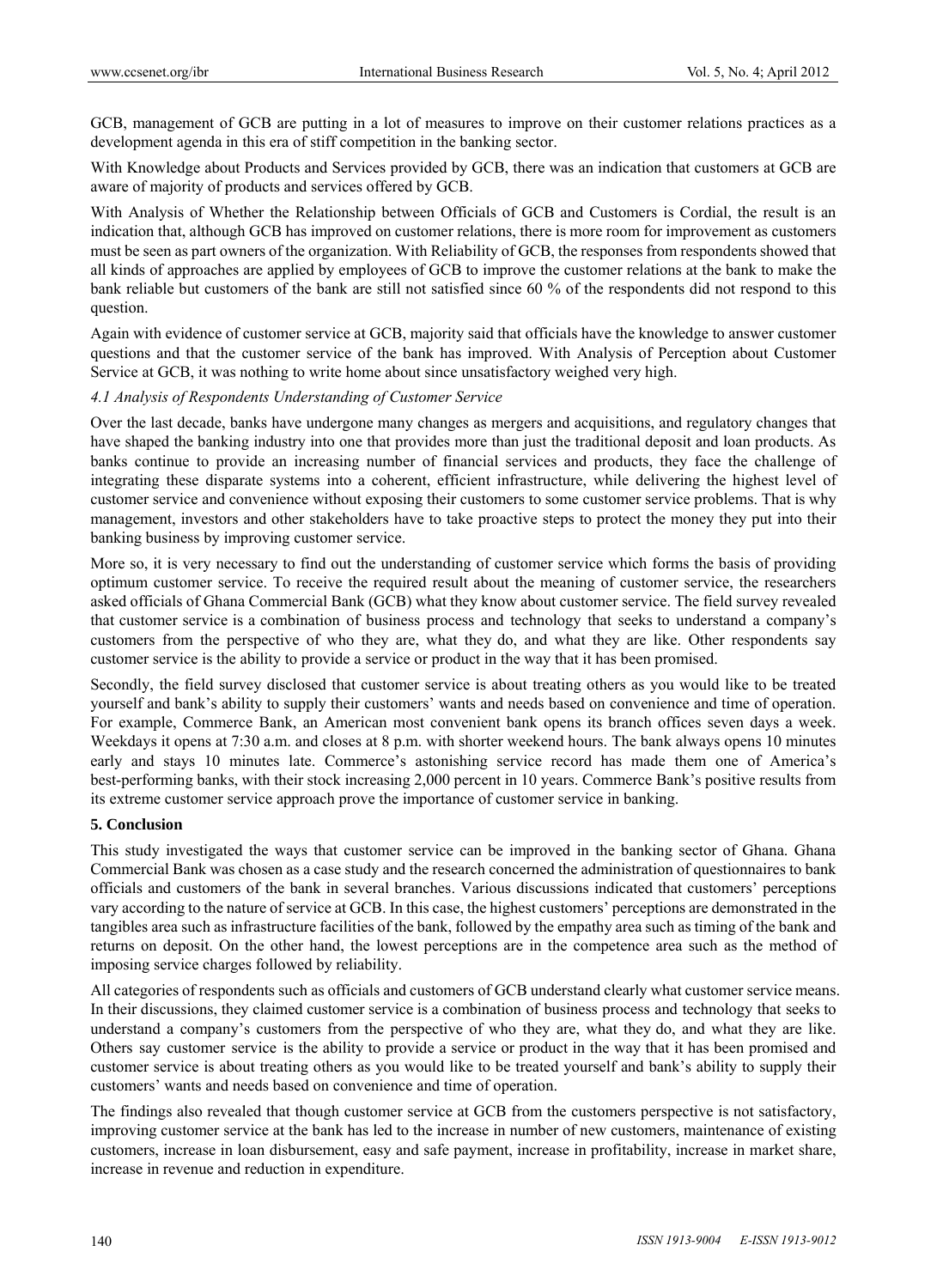Looking at the results of the study, the researchers recommended some interventions that can be implemented to improve customer service at GCB. Based on the findings and other observation made, the researchers recommended that continuous improvement of the quality of human resources through on the job training is needed. Classify Customer Complaints: as individual complaints are recorded, the nature of the complaint, along with the product or service the complaint is about, requires classification. In the banking sector, complaints that violate federal laws, or internal bank policies and procedures, should be classified separately from other customer service issues. Ghana Commercial Bank should enhance its customer relations management practices to strengthen the cordial relationship between bank officials and customers to create a perception that bank officials are reliable. Ghana Commercial Bank must improve its physical infrastructure such as buildings, furniture, fittings, equipments, vehicles and many to appeal customers since some customers consider them to enhance customer satisfaction. Finally, bank officials in all departments of the Ghana Commercial Bank must be given customer service training to get the understanding of how important customers are to the bank and also an independent unit should be created to handle creation, implementation monitoring and control of customer service strategies of GCB.

#### **6. Approaches to Improve Service Quality**

Generally the service design or the service delivery can be improved to achieve a high quality service. The service design consists in: service product design, service facility design and service process designated.

The service delivery consists in service delivery process, service encounter environment and customer-Provider interaction.

Improvement of service quality therefore requires that GCB plan around improving the design and delivery of the offerings and thereby improving on quality of customer service.

#### **Acknowlegement**

The author wants to acknowledge Staff and Management of GCB (Head office, Circle and Kaneshie branches) and Akosua Asare- Berko and Eunice Apraku for their support in gathering data for this research.

#### **References**

Adu-Gyamfi, K., (2008). The culture of poor customer service in Ghana. *The Way Forward, NJ, USA*, Posted By Gap On Tue, 01/08/2008 - 13:23

Agyapong, D., Agyapong, G. K. Q., & Darfor, N. K. (2011). Criteria for assessing small and medium enterprises' borrowers in Ghana. *International Business Research, 4*(4), 132-138. http://dx.doi.org/10.5539/ibr.v4n4p132

Angur, M. G., Nataraajan, R., & Jaherea, J. S. Jr. (1999). Service quality in the banking industry: an assessment of developing economy. *International Journal of Marketing*, *17*(3), 116-125.

Becker, W. S., & Wellins, R. S. (1990). Customer service perceptions and reality. *Training and Development Journal, 44*(3), 49-51.

Chaoprasert, C., & Elsey, B. (2004). Service quality improvement in Thai retail banking and its management Implications. *ABAC Journal*, *24* (1), 47-66.

Cowling, A., & Newman, K. (1995). Banking on People. *Personnel Review*, *24*(7), 25-41. http://dx.doi.org/10.1108/00483489510095789

Davies, F., Moutinho, L., & Curry, B. (1995). Construction and testing of a Knowledge-based system in retail bank marketing. *International Journal of Bank Marketing*, *13* (2), 235-260. http://dx.doi.org/10.1108/02652329510078613

Dawes, J., & Swailes, S. (1999). Retention sans frontiers: Issues for financial services retailers. *International Journal of Bank Marketing*, *17*(1), 36-43. http://dx.doi.org/10.1108/02652329910254037

Fanawopo, S. (2006). *World without cash-Nigeria's payment card grows significantly.* Retrieved October 15, 2007, from http://www.sunneswsonline.com

Fogli, L. (2006). *Customer Service Delivery*. San Francisco: Jossey-Bass.

Glass, G. V., & Hopkins, K. D. (1984). *Test Bank for Statistical Methods in Education & Psychology* (2nd ed.) Englewood Cliffs, N.J.: Prentice-Hall. Smith.

Heffernan, R. (2005). Exploring (and explaining) the British Prime Minister. *The British Journal of Politics & International Relations, 7*(4), 605-620. http://dx.doi.org/10.1111/j.1467-856X.2005.00203.x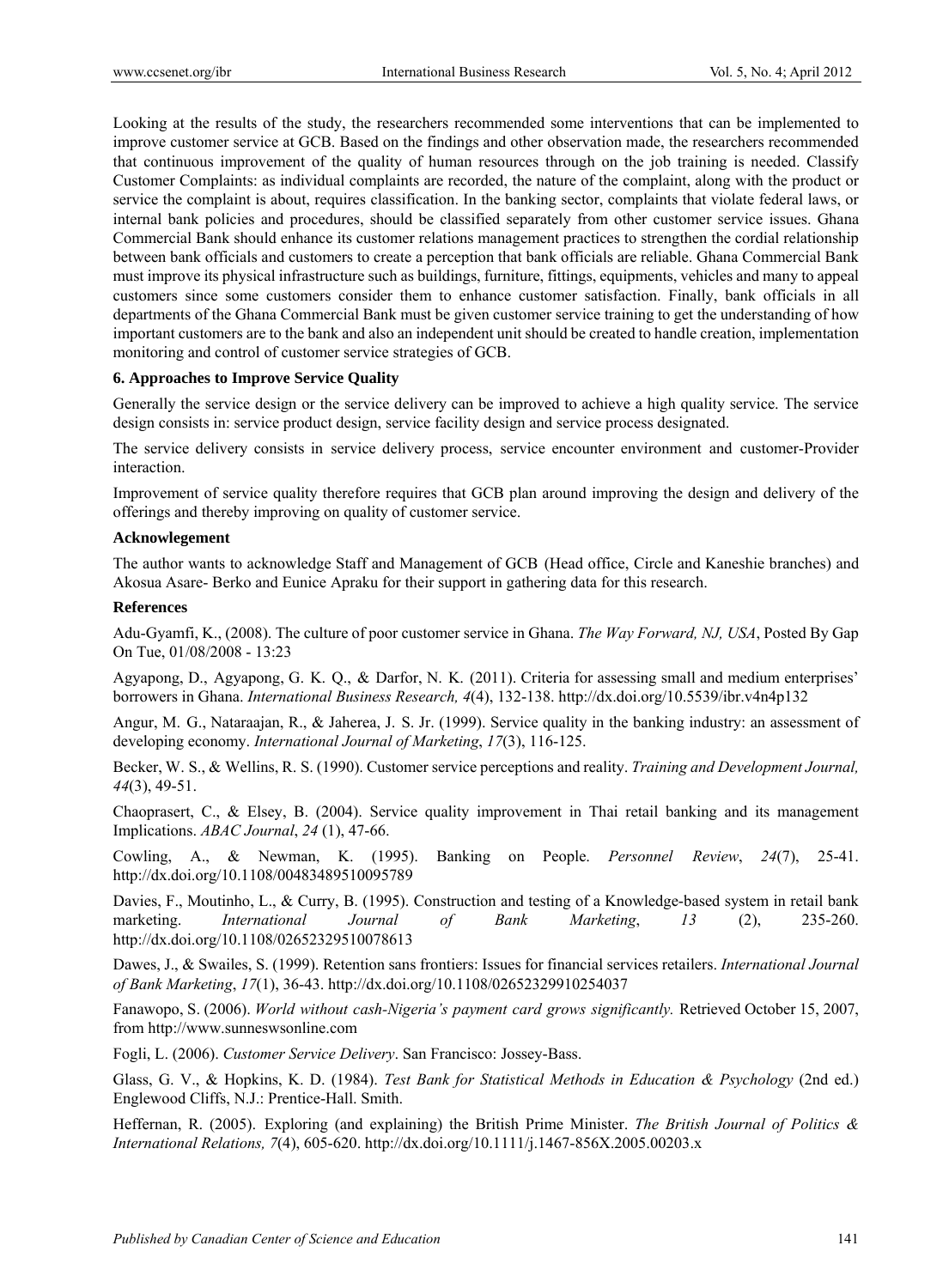Hossain, M., & Leo, S. (2009). Customer perception on service quality in retail banking in Middle East: the case of Qatar. *International Journal of Islamic and Middle Eastern Finance and Management*, *2*(4), 338-350. http://dx.doi.org/10.1108/17538390911006386

Hung, N. B., & Loan, T. Q. N. (2004). *Quality Management*. Ho Chi Minh City: National University Public House.

Khalid, S., Mahmood, B., Abbas, M., & Hussain, S. (2011). Customer satisfaction with service quality in conventional banking in Pakistan. *International Journal of Marketing Studies, 3*(4), 165-174. http://dx.doi.org/10.5539/ijms.v3n4p165

Kotler, P., & Keller, K. L. (2006). *Marketing Management* (pp. 402). New Delhi, India: Prentice-Hall.

Mac Donald, S. S., & Koch, T. W. (2006). *Management of Banking* (6th ed.). U.S.A: Thomson - South Western.

Mishkin, F. S., & Eakins, S. G. (1997). *Financial Markets and Institutions* (2nd ed.). USA: Addison-Wilsey Longman, Inc.

Muhammad, N. (2009). Customer satisfaction in banking sector. *National University of Modern Languages Islamabad*. Section. B, pp.1-9. Reviewed from http://www.gcb.com.gh (accessed 02/06/11).

Owusu-Frimpong, N. (1999). Patronage behaviour of Ghanaian bank customers. *International Journal of Bank Marketing, 17*(7), 335-341.

Parasuraman, A., Zeithaml, V. A., & Berry, L. L. (1988). SERVQUAL- a multiple-item scale for measuring consumer perceptions of service quality. *Journal of Retailing*, *64*(1), 12-40.

Peppers, D., & Martha, R. (2008). *Rules to Break and Laws to Follow* (pp. 24-164). Wiley.

Potluri, R. M., & Mangnale, V. S. (2011). Critical factors of customer satisfaction in ethiopian service sector. *Asian Journal of Business Management, 3*(1), 1-7.

Quinn, J. B., Baruch, J. J., & Paquette, P. C. (1987). Technology in Services. *Scientific American, 257*(6), 50-58.

Read, E. W., & Gill, E. K. (1989). *Commercial banking* (4th ed.). New Jersey: Engle Wood cliffs.

Solomon, M. (2010). Seven Keys to Building Customer Loyalty--and Company Profits. Retrieved from http://www.gcb.com.gh (accessed 29/05/11).

Rose, P., & Hudgins, S. (2008). *Bank Management & Financial Services* (7th ed.). McGraw-Hill /Irwin.

Roth, A. V., &Van Der Velde, M*.* (1991)*. Technology Advantage*, *Bank Management, 18*(2), 14-19.

Stafford, M. (1994). How customers perceive SQ. *Journal of Retail Banking, 17*(2), 29-38.

Stafford, M. R. (1996). Demographic discriminators of service quality in the banking industry. *The Journal of Services Marketing*, *10*(4), 6-22. http://dx.doi.org/10.1108/08876049610124554

Zeithaml, A., Valarie, B., & Mary, J. (2003). *Services Marketing* (3rd ed.). New York: McGraw-Hill.

**Notes** 

Note 1. Posted: Wednesday, 11th March, 2009, http://www.gcb.com.gh.

Note 2. www.countrystudy.us/ghana/74.htm source, US Library of Congress.

Table 1. Products and Services Provided by GCB

| Products & Services              | Frequency | Percent |
|----------------------------------|-----------|---------|
| <b>Automated Teller Machines</b> | 40        | 100     |
| Personal Computer Banking        | 40        | 100     |
| <b>Internet Banking</b>          | 40        | 100     |
| Telephone Banking                | 40        | 100     |
| <b>SME</b>                       | 40        | 100     |
| <b>Branch Networking</b>         | 40        | 100     |
| Corporate Services               | 40        | 100     |
| <b>Investment Services</b>       | 40        | 100     |
| E-zwich                          | 40        | 100     |
| <b>TOTAL</b>                     | 40        | 100     |

*Source:* Field Survey (2011).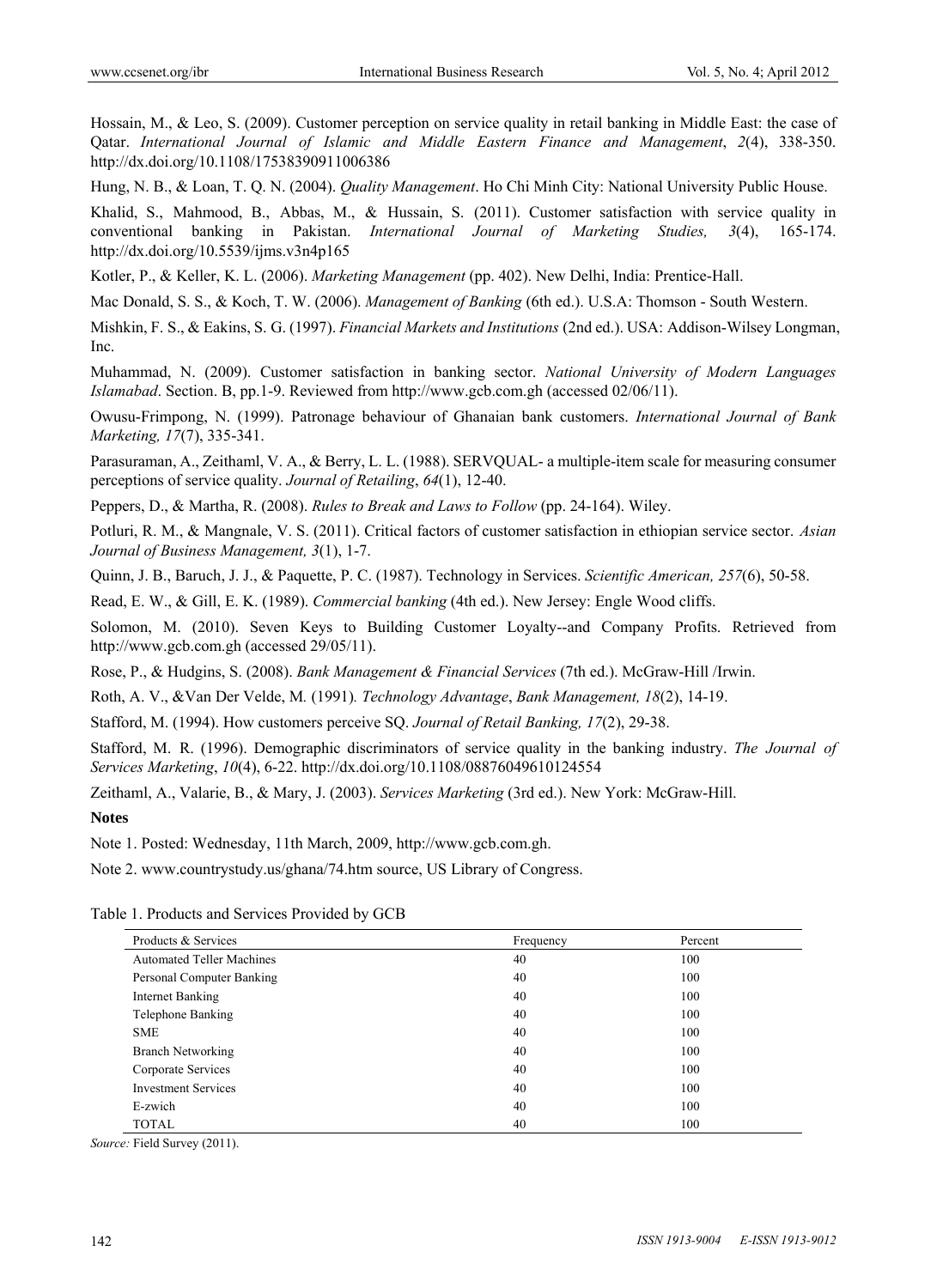#### Table 2. Tangibles Considered by GCB as a Way of Improving Customer Service

| Tangibles                                                            | Frequency | Percent |
|----------------------------------------------------------------------|-----------|---------|
| Modern equipment                                                     | 10        | 25      |
| Visually appealing facilities                                        | 10        | 25      |
| Officials with neat and professional appearance                      |           | 12.5    |
| Visually appealing materials associated with the service convenience |           | 12.5    |
| Business hours                                                       | 10        | 25      |
| <b>TOTAL</b>                                                         | 40        | 100     |

*Source:* Field Survey (2011).

# Table 3. Knowledge about Products and Services Provided by GCB

| Products & Services              | Frequency | Percent |
|----------------------------------|-----------|---------|
| <b>Automated Teller Machines</b> | 4         | 10      |
| Personal Computer Banking        | 8         | 20      |
| Internet Banking                 |           |         |
| Telephone Banking                |           | 0       |
| <b>SME</b>                       | 10        | 25      |
| <b>Branch Networking</b>         |           | 12.5    |
| Corporate Services               | 4         | 10      |
| <b>Investment Services</b>       |           | 2.5     |
| E-zwich                          | 6         | 15      |
| <b>TOTAL</b>                     | 40        | 100     |

*Source:* Field Survey (2011).

#### Table 4. Reliability of GCB

| Responses                                                        | Frequency | Percent |
|------------------------------------------------------------------|-----------|---------|
| Providing service as promised                                    |           | 12.5    |
| Dependability in handling customers' service problems            |           |         |
| Performing services right the first time                         |           | 7.5     |
| Keeping customers informed about when services will be performed |           |         |
| <b>TOTAL</b>                                                     | 16        | 40      |

*Source:* Field Survey (2011).

#### Table 5. Evidence of Customer Service at GCB

| Responses                                                 | Frequency | Percent |
|-----------------------------------------------------------|-----------|---------|
| Officials instill confidence in customers                 |           | 20      |
| Make customers feel safe in their transactions            |           | 17.5    |
| Officials are consistently courteous                      |           | 10      |
| Officials have the knowledge to answer customer questions | 21        | 52.5    |
| TOTAL                                                     | 40        | 100     |

*Source:* Field Survey (2011).



Figure 1. Servqual Model

*Source:* Bouwman, H (2003) State of the art business models.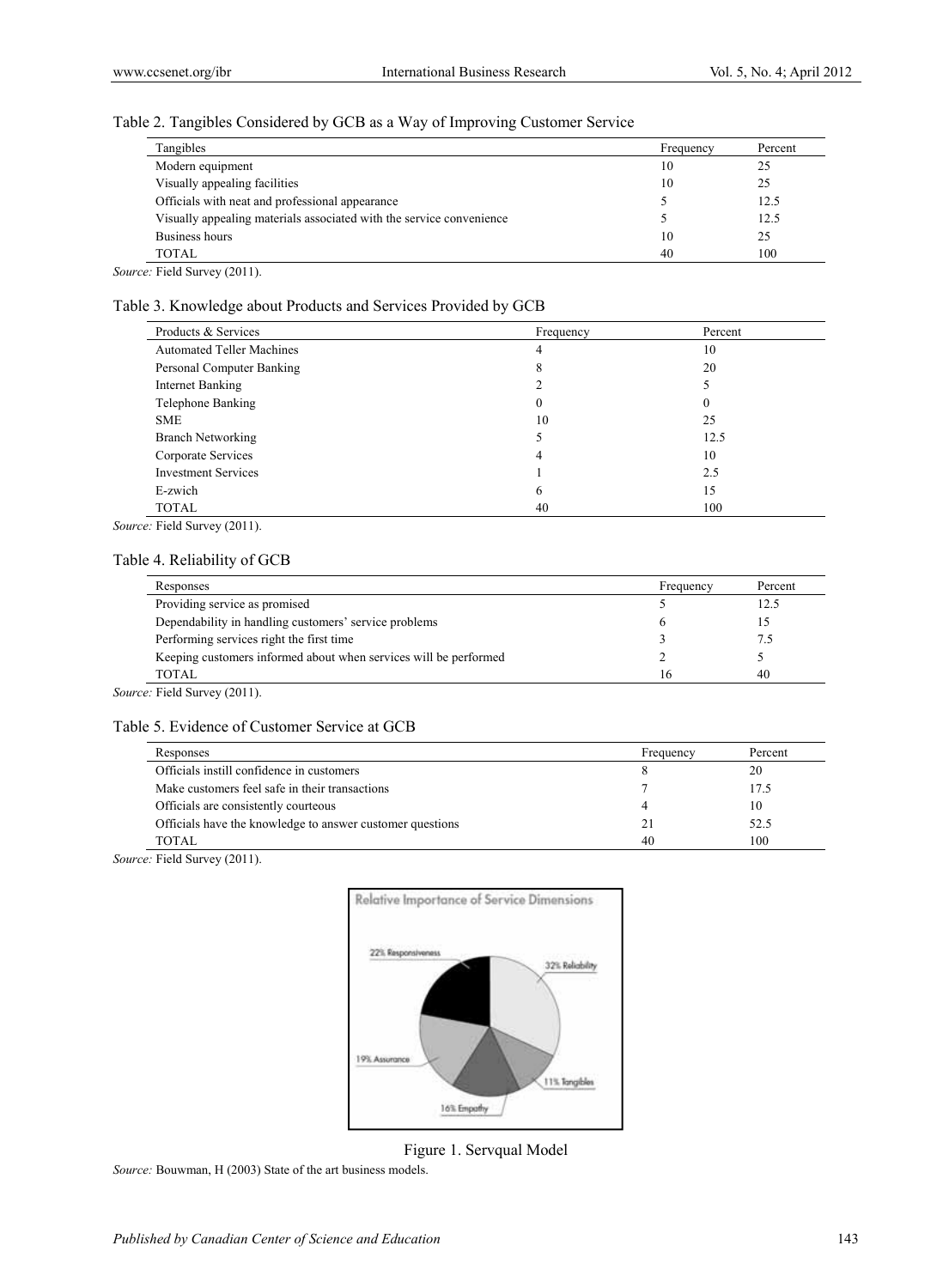

Figure 2. Analysis of Instant Feedback for Customers

Source: Field Survey (2011).



Figure 3. Analysis of Knowledge of the Products and Services of GCB

Source: Field Survey (2011).



Figure 4. Analysis of Methods Used for Creating Awareness for GCB Products and Services Source: Field Survey (2011).

*Note: MA* = Media Advertisement, CSR = Corporate Social Responsibility, ER = Employee Referrals, CR = Customer Referrals.



■Push Strategy ■Pull Strategy egy ■ Both Push and Pull Startegies

Figure 5. Marketing Strategy Employed by GCB

Source: Field Survey (2011).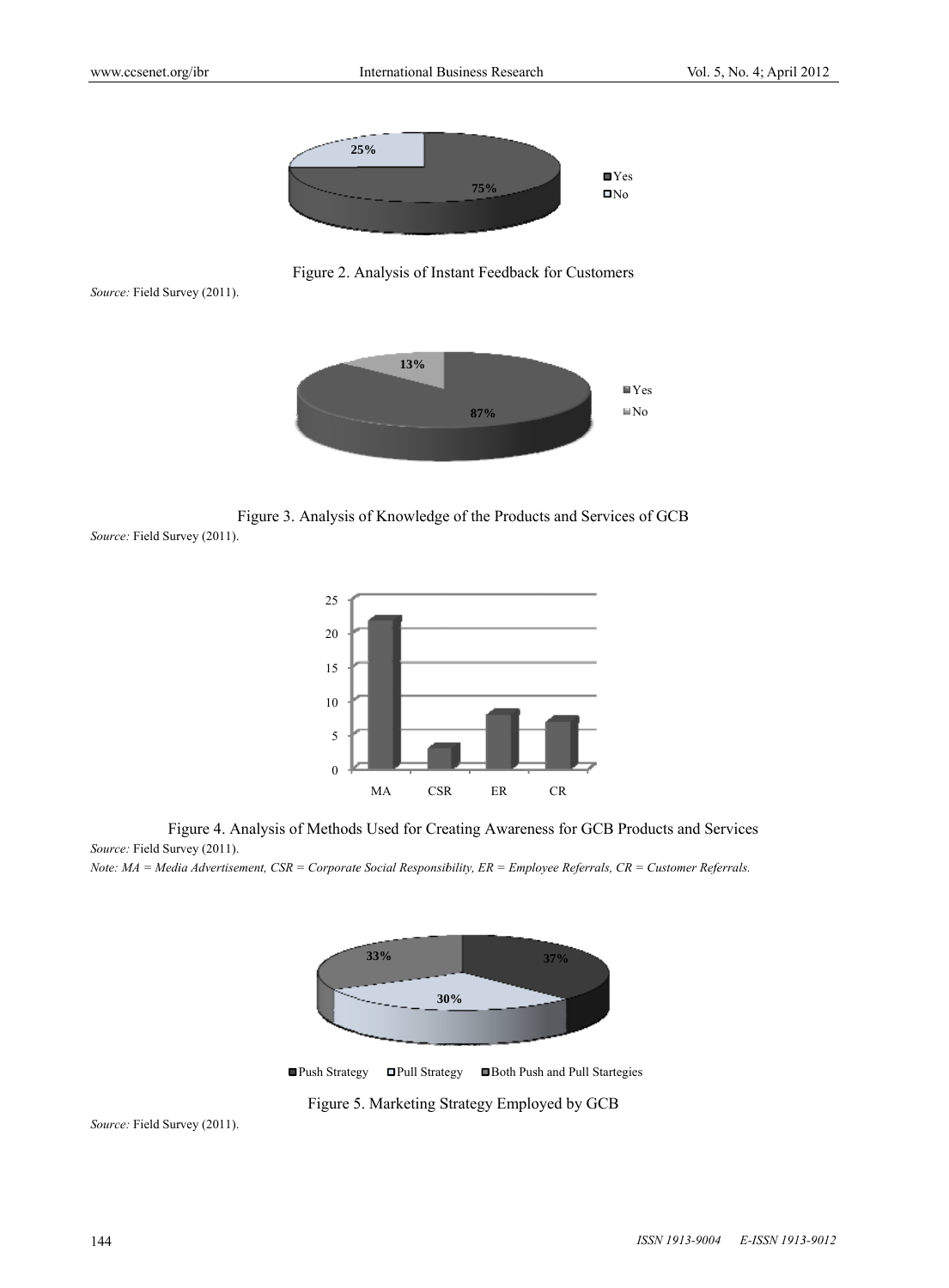

Figure 6. Analysis of the Quality of Service

Source: Field Survey (2011).



Source: Field Survey (2011). Figure 7. Analysis of Courteous Abilities of Customer Service Representative at GCB



Figure 8. Analysis of Whether the Relationship between Officials of GCB and Customers is Cordial Source: Field Survey (2011).



Figure 9. Analysis of Perception about Customer Service at GCB

Source: Field Survey (2011).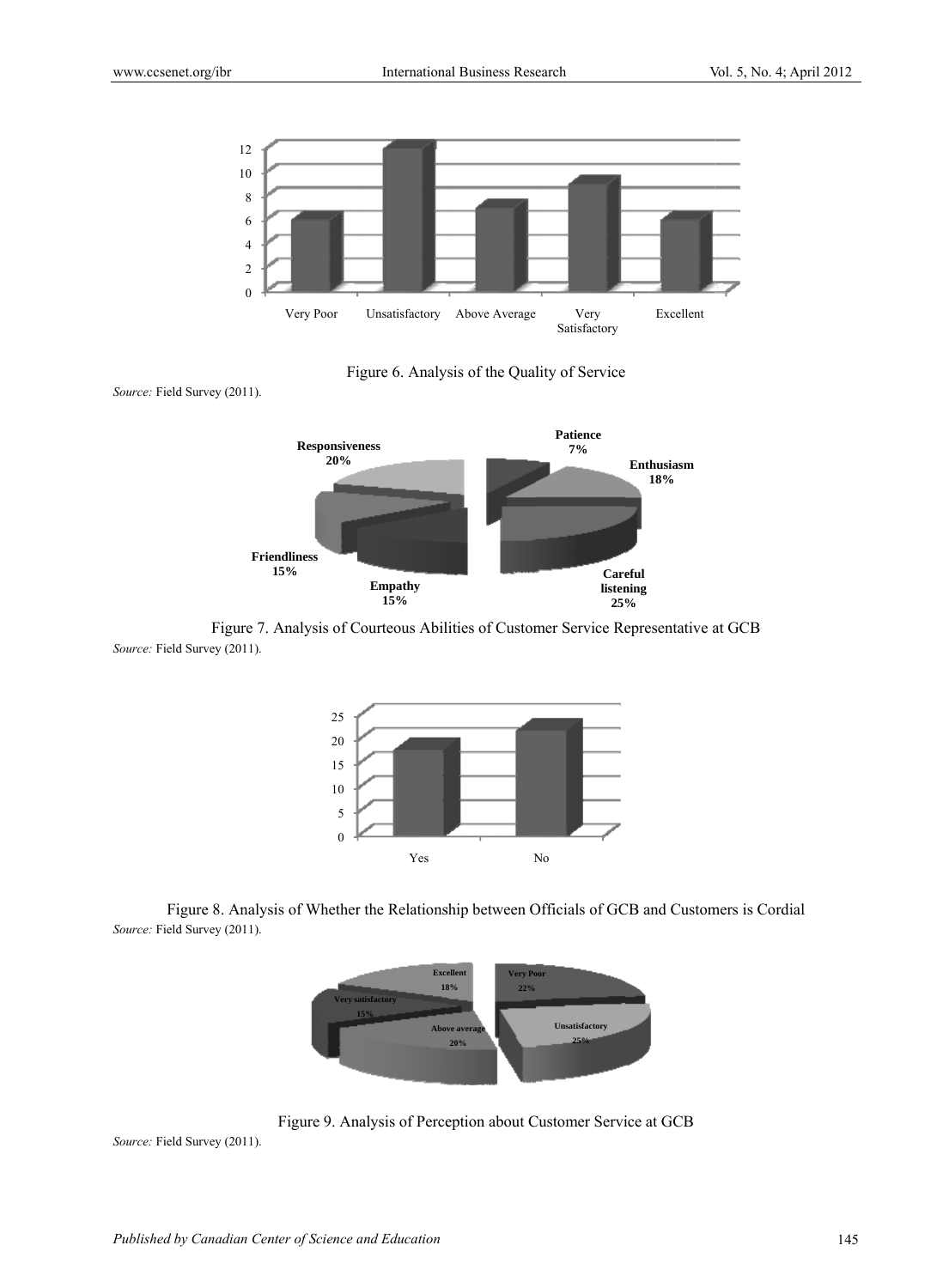# **Appendix A Central University College**

**Customer Questionnaire** 

The questionnaire is designed by final year students of the Central University College and as part of our course work we are to present a research paper on the topic **SERVICE QUALITY IN THE MARKETING OF FINANCIAL SERVICES (a case study of GCB Ltd).** You are assured that any data provided would be treated with utmost confidentiality.

#### **Demographic Data**

Please tick  $(\checkmark)$  the responses in the boxes provided. 1. Gender

| 1. | <b>Octifici</b>                                                                                                  |   |           |                |  |
|----|------------------------------------------------------------------------------------------------------------------|---|-----------|----------------|--|
|    | Male                                                                                                             |   |           |                |  |
|    | Female                                                                                                           | ] |           |                |  |
| 2. | Profession                                                                                                       |   |           |                |  |
|    | Manager/Executive                                                                                                |   |           |                |  |
|    | Teacher                                                                                                          | ] |           |                |  |
|    | Security services                                                                                                | ] |           |                |  |
|    | Trader/Businessman                                                                                               | 1 |           |                |  |
|    | Retried                                                                                                          | 1 |           |                |  |
|    | Housewife                                                                                                        | 1 |           |                |  |
|    |                                                                                                                  |   |           |                |  |
| 3. | Age                                                                                                              |   |           |                |  |
|    | $18 - 29$                                                                                                        | 1 |           |                |  |
|    | $30 - 39$                                                                                                        | ] |           |                |  |
|    | $40 - 49$                                                                                                        | 1 |           |                |  |
|    | $50 - 59$                                                                                                        |   |           |                |  |
|    | 60 and above                                                                                                     | 1 |           |                |  |
| 4. | Education                                                                                                        |   |           |                |  |
|    | University                                                                                                       |   |           |                |  |
|    | <b>Training College</b>                                                                                          | ] |           |                |  |
|    | Polytechnic                                                                                                      | ] |           |                |  |
|    | Middle School                                                                                                    | 1 |           |                |  |
|    | Uneducated                                                                                                       | 1 |           |                |  |
| 5. | Income (Monthly)                                                                                                 |   |           |                |  |
|    | Less than $\mathcal{\varphi}500$                                                                                 |   |           |                |  |
|    | $\cancel{\epsilon}600 - \cancel{\epsilon}1,500$                                                                  |   |           |                |  |
|    | $\mathcal{L}1,600 - \mathcal{L}2,600$                                                                            |   |           |                |  |
|    | $\cancel{\epsilon}2,700-\cancel{\epsilon}3,700$                                                                  |   |           |                |  |
|    | $\cancel{63,800} - \cancel{64,800}$                                                                              |   |           |                |  |
|    | $\text{\textsterling}4,800$ and above                                                                            |   |           |                |  |
| 6. | Rank the following in order of importance representing your expectations of the service of the bank $(1 =$ least |   |           |                |  |
|    | important, $2 =$ less important, $3 =$ important, $4 =$ more important, $5 =$ most important)                    |   |           |                |  |
|    | <b>Dimension of Service Quality</b>                                                                              |   |           |                |  |
|    | <b>Tangibles</b>                                                                                                 |   |           |                |  |
|    | Bank has modern looking equipment                                                                                |   |           |                |  |
|    | Least important<br>less important                                                                                |   | important | more important |  |
|    | Most important                                                                                                   |   |           |                |  |
|    | Bank facilities are visually appealing                                                                           |   |           |                |  |
|    | Least important<br>less important                                                                                |   | important | more important |  |
|    | Most important                                                                                                   |   |           |                |  |
|    | Reliability                                                                                                      |   |           |                |  |
|    | Bank performs service right the first time                                                                       |   |           |                |  |
|    | Least important<br>less important                                                                                |   | important | more important |  |
|    | Most important                                                                                                   |   |           |                |  |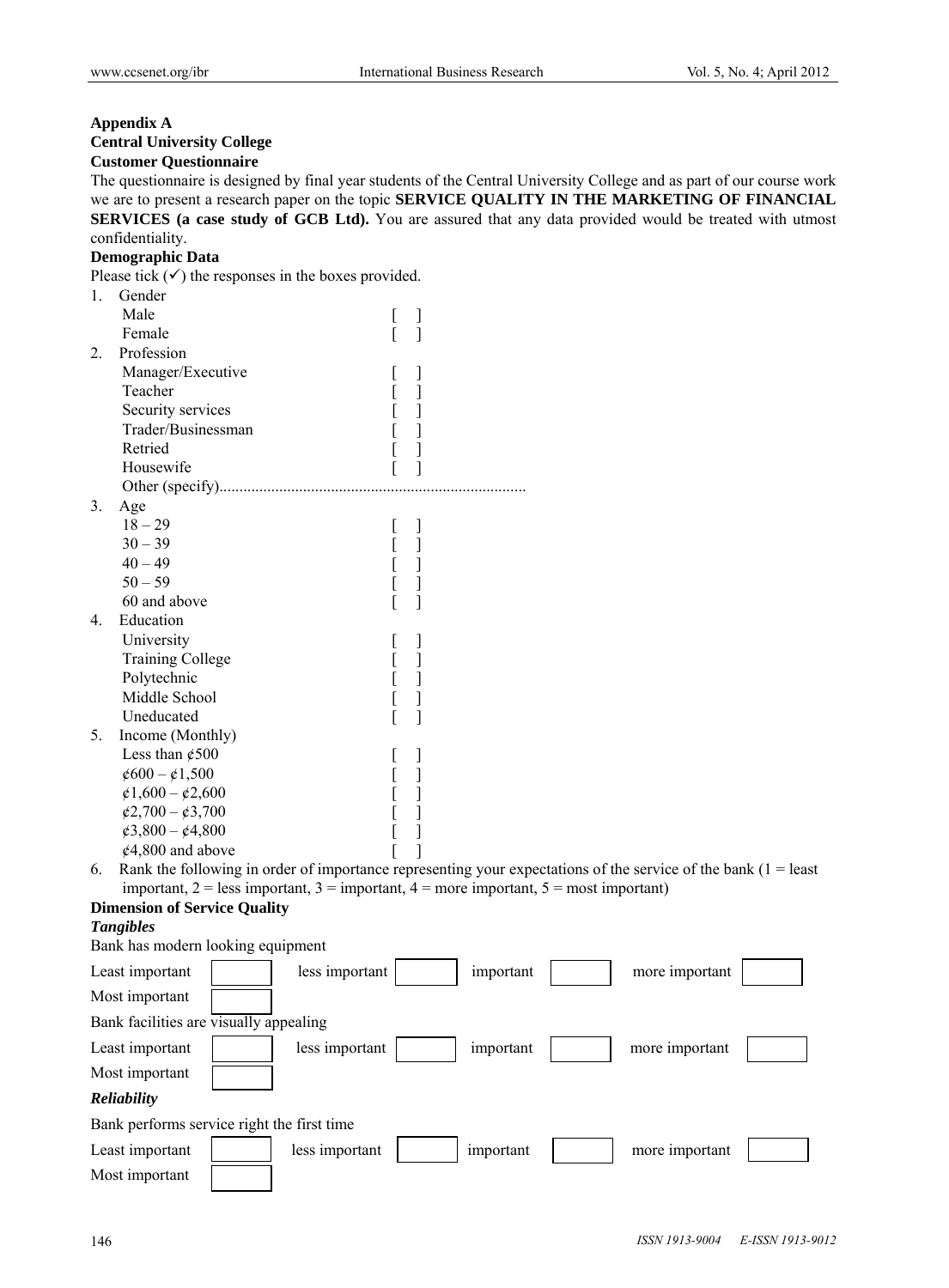# *Assurance*

| Employees recognise client on regular basis                                                         |  |  |  |  |
|-----------------------------------------------------------------------------------------------------|--|--|--|--|
| Least important<br>more important                                                                   |  |  |  |  |
| less important<br>important                                                                         |  |  |  |  |
| Most important                                                                                      |  |  |  |  |
| Employees inspire confidence and trust                                                              |  |  |  |  |
| Least important<br>important<br>more important<br>less important                                    |  |  |  |  |
| Most important                                                                                      |  |  |  |  |
| <b>Responsiveness</b>                                                                               |  |  |  |  |
| Employees give client prompt service                                                                |  |  |  |  |
| Least important<br>less important<br>more important<br>important                                    |  |  |  |  |
| Most important                                                                                      |  |  |  |  |
| Employees tell customers exactly when services will be performed                                    |  |  |  |  |
| Least important<br>less important<br>more important<br>important                                    |  |  |  |  |
| Most important                                                                                      |  |  |  |  |
| <b>Empathy</b>                                                                                      |  |  |  |  |
| Employees deal with customers in a caring fashion                                                   |  |  |  |  |
| Least important<br>less important<br>more important<br>important                                    |  |  |  |  |
| Most important                                                                                      |  |  |  |  |
| Employees have the customers' best interest at heart                                                |  |  |  |  |
| Least important<br>less important<br>important<br>more important                                    |  |  |  |  |
| Most important                                                                                      |  |  |  |  |
| Which of the following represent your sources of expectation?<br>7.                                 |  |  |  |  |
| Past experience                                                                                     |  |  |  |  |
| Word-of-mouth<br>Documents                                                                          |  |  |  |  |
| Price to be paid                                                                                    |  |  |  |  |
| Personal needs                                                                                      |  |  |  |  |
| Corporate image                                                                                     |  |  |  |  |
| Others(specify)                                                                                     |  |  |  |  |
| Are your expectations of service required met by your perceptions of service received?<br>8.<br>Yes |  |  |  |  |
| No                                                                                                  |  |  |  |  |
| If yes, then service received if of high quality.<br>9.                                             |  |  |  |  |
| strongly disagree<br>disagree<br>strongly agree<br>neutral<br>agree                                 |  |  |  |  |
| 10. If no, then service received is of poor quality.                                                |  |  |  |  |
| strongly disagree<br>strongly agree<br>disagree<br>agree<br>neutral                                 |  |  |  |  |
| 11. The reason that I deal with this bank is that they provide quality services.                    |  |  |  |  |
| strongly disagree<br>neutral<br>disagree<br>strongly agree<br>agree                                 |  |  |  |  |
| 12. How would you rate your assessment of the quality of services received?                         |  |  |  |  |
| Very satisfied                                                                                      |  |  |  |  |
| Satisfied                                                                                           |  |  |  |  |
| Not satisfied<br>13. Would you recommend the bank to same one who seeks your advice?                |  |  |  |  |
| Yes                                                                                                 |  |  |  |  |
| N <sub>0</sub>                                                                                      |  |  |  |  |
| 14. If no, why?                                                                                     |  |  |  |  |

...............................................................................................................................